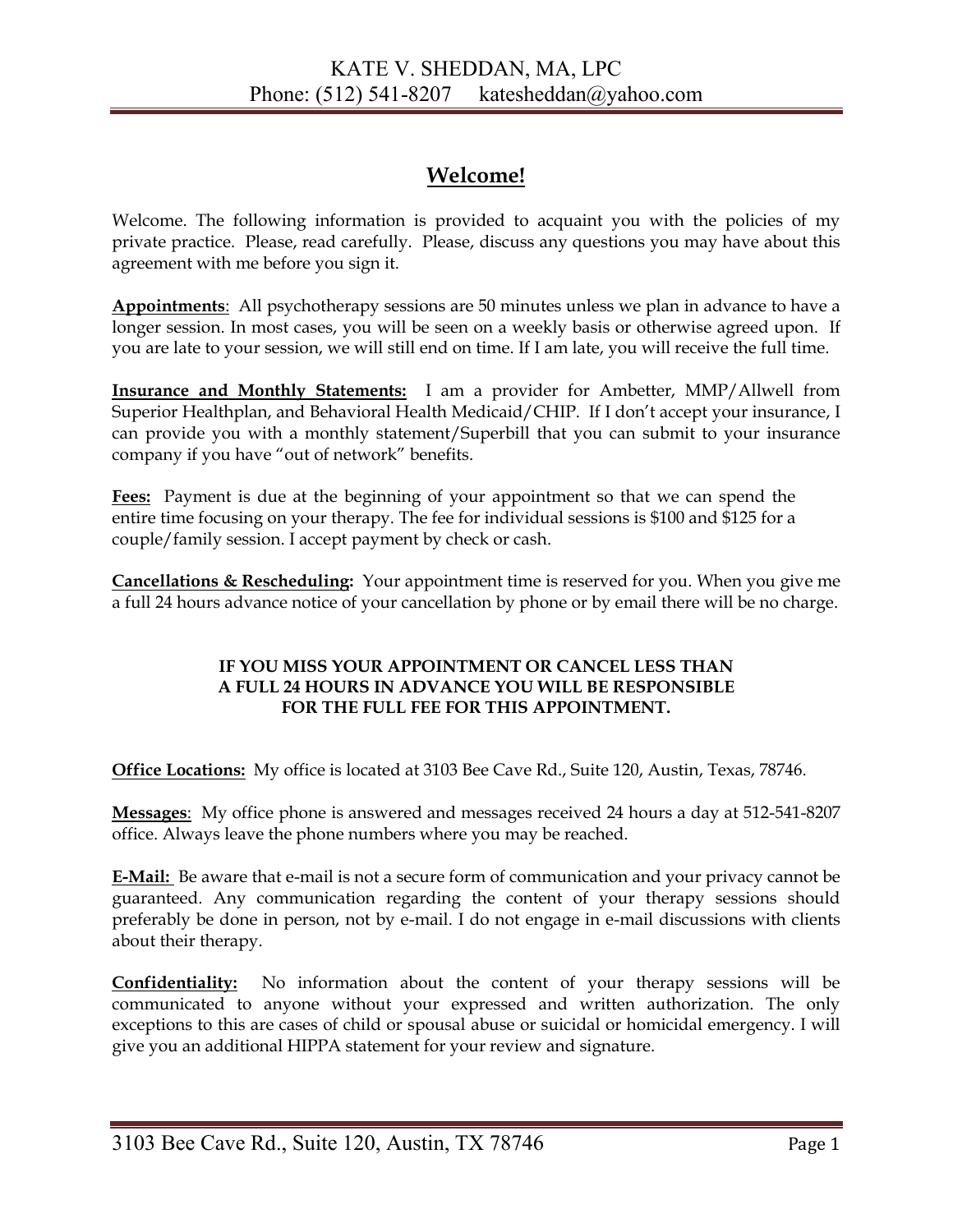**Emergencies: For clinical emergencies only, you may call me on my cell phone at (512) 541- 8207.** For emergency related phone calls, I provide up to 15 minutes per week at no charge. Any emergency related phone calls with clients, family, professionals, and treatment facilities above the weekly limit will be charged my regular rate. If you are unable to reach me during a psychiatric emergency, you are to contact your physician, the Travis County Mental Health Hotline 512-703-1390, crisis [info@atcic.org\)](mailto:info@atcic.org), or go to the nearest hospital emergency room or call 911.

**Other Services:** Fees for written reports are based on the amount of time required to complete the report. I have a separate fee schedule for written reports, hospital and home visits and services related to legal matters, such as depositions, court appearances, etc.

**Termination:** If you begin therapy with me, I ask that if you decide to stop your therapy at any time, it is important that you do this in person with me rather than by phone, letter, voice mail or text. As with any relationship, in therapy it is important to begin and end in a direct and honest way in order to feel positively.

### **BASIC CLIENT RIGHTS**

- 1. You are entitled to know your therapist's credentials, training and experience.
- 2. You have the right to ask questions about the services at any time.
- 3. You may terminate services at any time.
- 4. You may refuse services, or a part of services, at any time.
- 5. Confidentiality:

Participants are entitled to confidentiality about their identities and other information shared in sessions. In order to provide the best condition for therapeutic work, children and adolescents must be provided confidentiality regarding what they reveal.

Limits to confidentiality include:

- 1. when the participant is believed to be in imminent danger to him/herself or others;
- 2. when legally required to report abuse or neglect of children, disabled or elderly;
- 3. when records are court ordered by a judge; or
- 4. when you provide your written consent.

Your signature indicates that you have read the information in this treatment contract, understood it, and that you agree to comply with these policies. My signature indicates that I have reviewed the terms of this contract with you and agree to provide my services within the terms stated in this contract.

\_\_\_\_\_\_\_\_\_\_\_\_\_\_\_\_\_\_\_\_\_\_\_\_\_\_\_\_\_\_\_\_\_\_\_\_\_\_\_\_\_\_\_\_\_\_\_\_\_\_\_ \_\_\_\_\_\_\_\_\_\_\_\_\_\_

\_\_\_\_\_\_\_\_\_\_\_\_\_\_\_\_\_\_\_\_\_\_\_\_\_\_\_\_\_\_\_\_\_\_\_\_\_\_\_\_\_\_\_\_\_\_\_\_\_\_\_ \_\_\_\_\_\_\_\_\_\_\_\_\_\_

**Signature** Date

Signature Date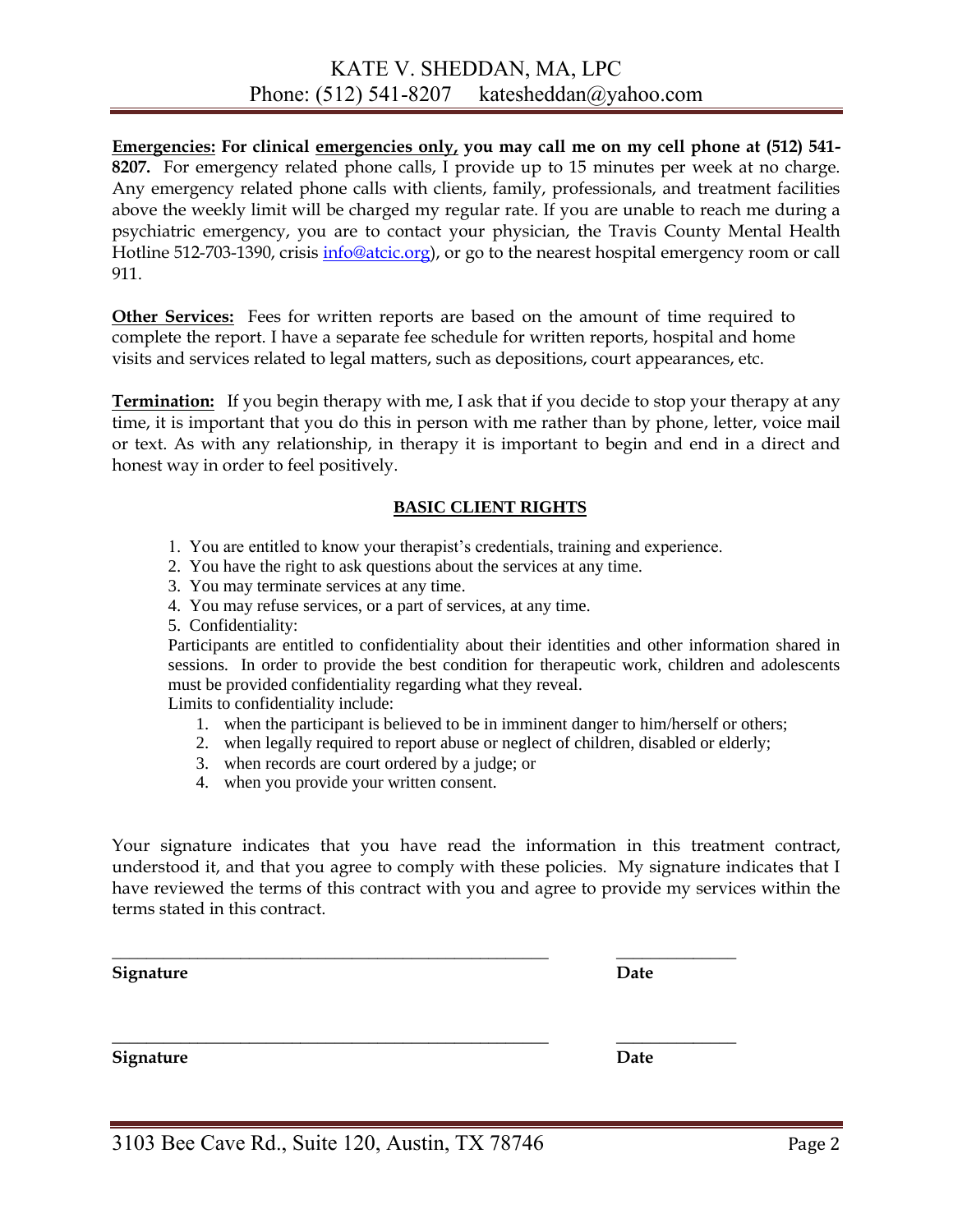# Directions to my office:

Office is at 3103 Bee Cave Road, Suite 120(Center One), corner of Old Walsh Tarlton and Bee Cave Road. Turn South onto Old Walsh Tarlton and drive into the second driveway on your left. After you enter the courtyard walk to your right and you will see Suite 120. You will find a light switch with my name on it in the waiting area. Please switch it on and I will know that you have arrived. Bring the completed forms to the first session.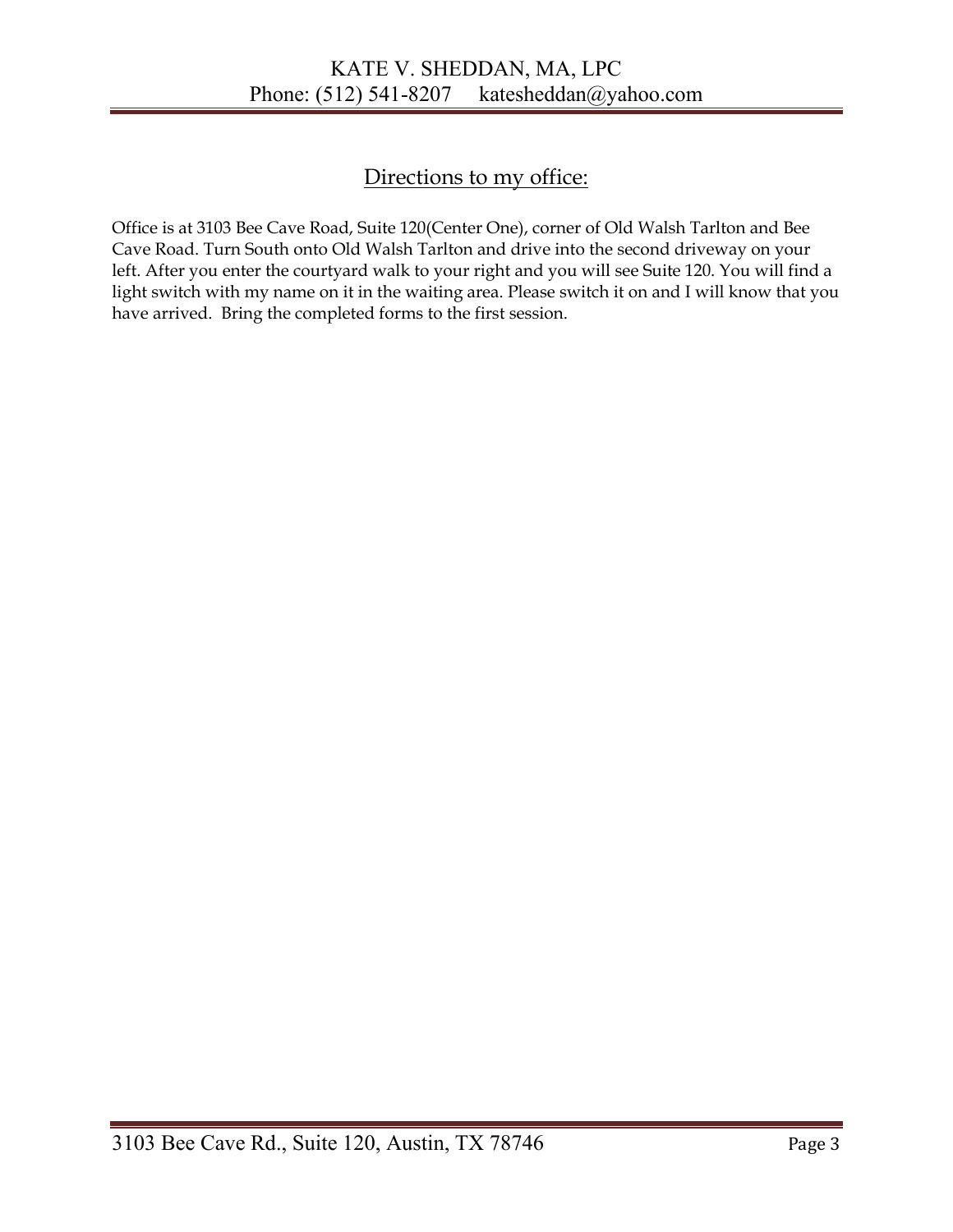## **Health Insurance Portability and Accountability Act (HIPAA) Notice of Privacy Practices for Protected Health Information**

This notice describes how information about you as a client of this practice may be used and disclosed and how you can obtain access to this information. Health care providers are required by a federal regulation, the HIPAA Privacy Rule, to maintain the privacy of your health information and to provide you with notice of our legal duties and privacy practices. This office will not use or disclose your health information except as described in the Notice.

Our office is permitted by federal privacy laws to make uses and disclosures of your health information for purposes of (1) treatment, (2) payment, and (3) healthcare operations. Protected health information is the information we create and obtain in providing our services to you. The health information about you is documented in a chart and on a computer. Such information may include documenting your symptoms, medical history, evaluation, test results, diagnoses, treatment, and applying for future care or treatment. It also includes billing documents for those services. Our office is also permitted to use or disclose health information in the following instances:

1) Appointment reminders and/or appointment changes.

2) Release of information to family or friends who are closely involved in your care.

3) Disclosure of information when required to do so by Federal, State, or local law.

**CONFIDENTIAL COMMUNICATIONS**: You may request that our Practice communicate with you in a particular manner or at a certain location. For example, you may ask that we contact you at home rather than at work. We will accommodate reasonable requests.

**RESTRICTIONS**: You may request a restriction in our disclosure of your health information for treatment, payment, or our healthcare operations. You may request a restriction to only certain individuals involved in your care, such as family members and friends. We are not required to agree to your request. You must include the information you wish to restrict, whether you are requesting to limit use, disclosure or both and to whom you want the restrictions to apply.

**INSPECTION AND COPIES OF RECORDS:** Psychotherapy records are excluded from the right of the client to access his/her health information. Copies of records can be sent with the written consent of the client to another therapist, doctor or attorney. **AMENDENT**: You may request an amendment to your health information if you believe it is incorrect or incomplete. Such a request must be made on a form provided by the office. You must provide a reason for your request. We may deny your request. **ACCOUNTING OF DISCLOSURES**: This is a listing of certain, non-routine disclosure of your information not for treatment, payment or operations purposes, disclosures made at your request, pursuant to an authorization signed by you, disclosure to family members or friends relevant to that person's involvement in your care or in payment for such care.

You have the right to review this Notice before signing the acknowledgement authorizing use and disclosure of your protected health information for treatment, payment, and healthcare operations purposes.

**OUR RESPONSIBILITIES**: The office is required to maintain the privacy of your health information as required by law; to provide you with this notice as to our privacy practices as to the information we collect and maintain about you, to abide by the terms of this Notice, to notify you if we cannot accommodate a request, and accommodate reasonable requests regarding methods to communicate health information about you.

We reserve the right to amend, change, or eliminate provisions in our privacy practices and access practices and to enact new provisions regarding the protect health information. If our information practices change, we will amend our Notice. You are entitled to receive a revised copy of the Notice by request. Note: A more complete version of this information can be found on the brochure. Please review it at your first opportunity or request a copy.

**I acknowledge that Kate Sheddan has made available to me the Notice of Privacy Practices that fully explains the uses and disclosures that Kate Sheddan, LPC may make with respect to my individually identifiable health and sensitive personal information.** 

| Name:      | Date:                       |          |               |
|------------|-----------------------------|----------|---------------|
| Signature: | Relationship: (circle) Self | Guardian | <b>Parent</b> |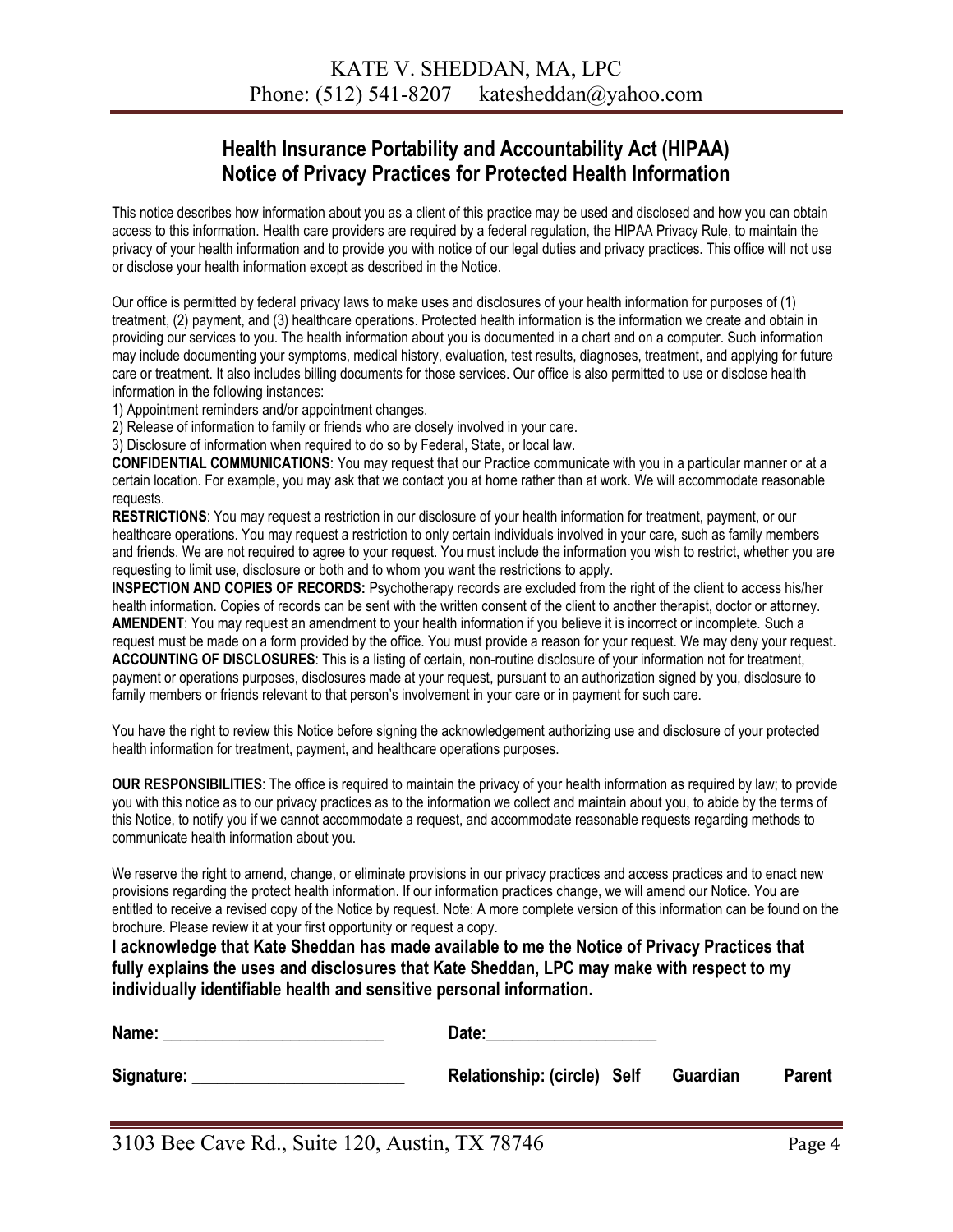### **PARTICIPANT CONFIDENTIALITY FORM**

Participant Name:

Occasionally, it is necessary for our office to call to discuss insurance information, coordinate/discuss referral to another physician, or schedule/cancel appointments.

Please list the family member/other person, if any, whom we may inform, discuss or leave messages with about your appointments. This is only necessary if we cannot reach you: Name \_\_\_\_\_\_\_\_\_\_\_\_\_\_\_\_\_\_\_\_\_\_\_\_\_\_\_\_ Relationship\_\_\_\_\_\_\_\_\_\_\_\_\_\_\_\_

Name Relationship

Please print the telephone number where you want to receive calls about your appointment scheduling/cancellations if other than your home phone number: Work \_\_\_\_\_\_\_\_\_\_\_\_\_\_\_\_\_\_\_\_\_\_\_\_\_\_\_\_\_\_ Cell \_\_\_\_\_\_\_\_\_\_\_\_\_\_\_\_\_\_\_\_\_

Email \_\_\_\_\_\_\_\_\_\_\_\_\_\_\_\_\_\_\_\_\_\_\_\_\_\_\_\_\_\_ Pager \_\_\_\_\_\_\_\_\_\_\_\_\_\_\_\_\_\_

Other \_\_\_\_\_\_\_\_\_\_\_\_\_\_\_\_\_\_\_\_

Can confidential messages (i.e., messages to call the office regarding appointments) be left on your home answering machine or voicemail? YES NO in your email?  $YES \_ NO \_$ 

cell phone (text message or voicemail) ? YES \_\_ NO \_\_

Can we call you at your place of employment/school if you cannot be reached at home? YES NO

Would custodial parent need to be notified if non-custodial parent requests copy of medical records.

 $YES$   $NO$   $NA$   $\_$ 

Acknowledgement of receipt of Notice of Privacy Practices: YES \_\_\_\_\_ NO \_\_\_\_\_

PARTICIPANT NAME (Print)

(SIGNATURE) \_\_\_\_\_\_\_\_\_\_\_\_\_\_\_\_\_\_\_\_\_\_\_\_\_\_\_\_\_\_ Date\_\_\_\_\_\_\_\_\_\_\_\_\_

Please Circle one – Participant / Guardian / Custodial Parent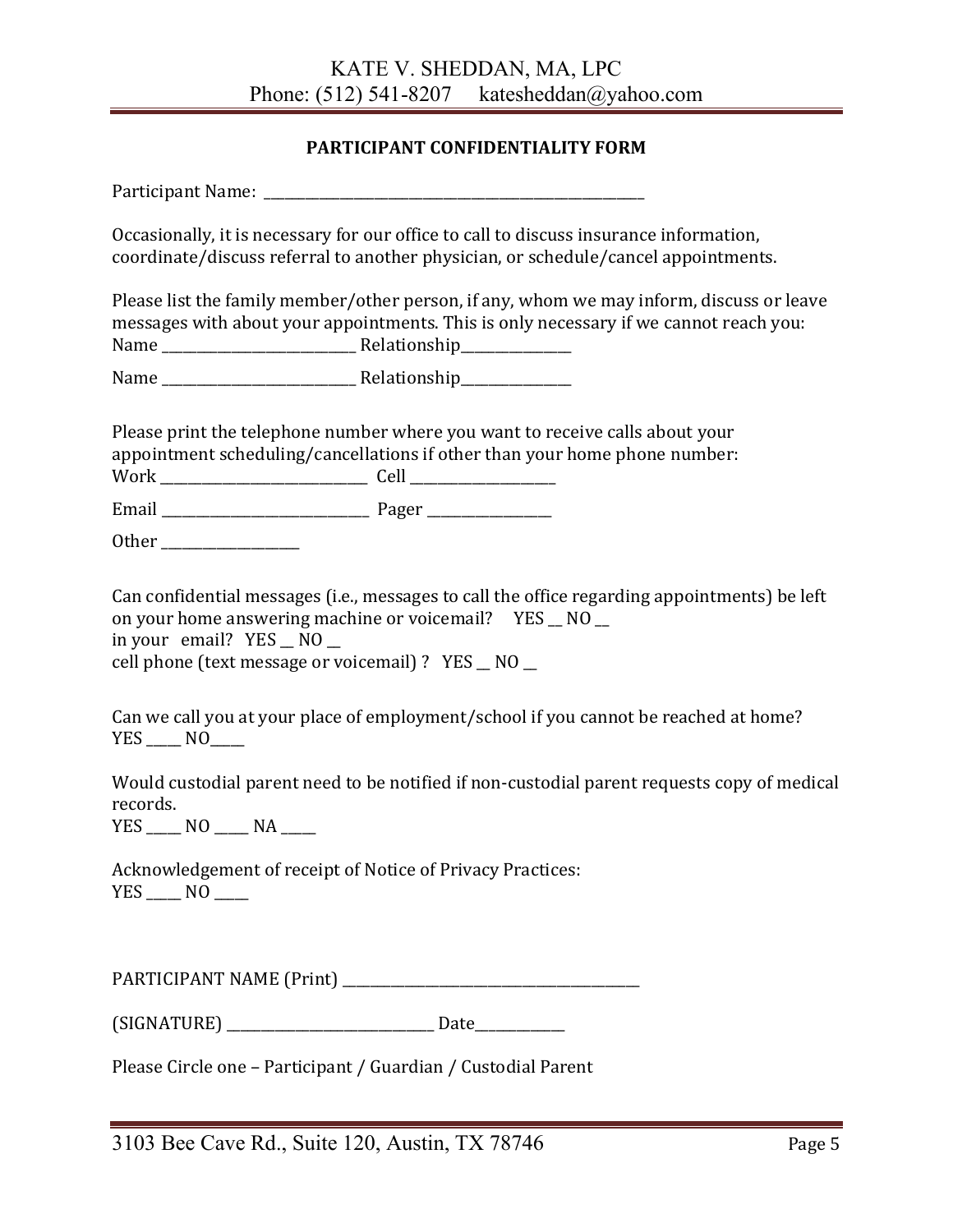### CONSENT TO DISCLOSURE OF CLIENT RECORD INFORMATION

|                    | Name                                                                                                                                                                                                                                                                                                                                                 |
|--------------------|------------------------------------------------------------------------------------------------------------------------------------------------------------------------------------------------------------------------------------------------------------------------------------------------------------------------------------------------------|
|                    | of Covered Person: _______________________________ Name of Insurance:                                                                                                                                                                                                                                                                                |
|                    | __________________________Name of Insurance Plan: ______________________________                                                                                                                                                                                                                                                                     |
|                    | Member ID Number: _______________________Group Number:                                                                                                                                                                                                                                                                                               |
|                    | Employer's Name: ________________________Other:                                                                                                                                                                                                                                                                                                      |
| Kate Sheddan, LPC. | This authorizes Kate Sheddan, LPC to release or disclose to the third party payer<br>information from the records of the above referenced client.<br>This information to be disclosed is limited to: Medical information necessary to<br>process a third party claim.<br>The purpose of disclosure is: To request payment of third party benefits to |
|                    |                                                                                                                                                                                                                                                                                                                                                      |
|                    | (Name of Third Party Payer)                                                                                                                                                                                                                                                                                                                          |
|                    | to assign benefits for this claim to the provider of service, Kate Sheddan, LPC.<br>Please send payment directly to Kate Sheddan.                                                                                                                                                                                                                    |
| date signed.       | This consent to disclosure is subject to revocation at any time except to the extent that<br>action has been taken in reliance thereon. This consent is valid for one year from the                                                                                                                                                                  |
| Signature:         | Date:<br>(Client or Guardian)                                                                                                                                                                                                                                                                                                                        |
| Title:             | (Client, Parent, Guardian, Executor, Administrator, Managing Conservator, Surviving Spouse)                                                                                                                                                                                                                                                          |
| Signature:         | Date: the contract of the contract of the contract of the contract of the contract of the contract of the contract of the contract of the contract of the contract of the contract of the contract of the contract of the cont<br>Kate Sheddan, LPC                                                                                                  |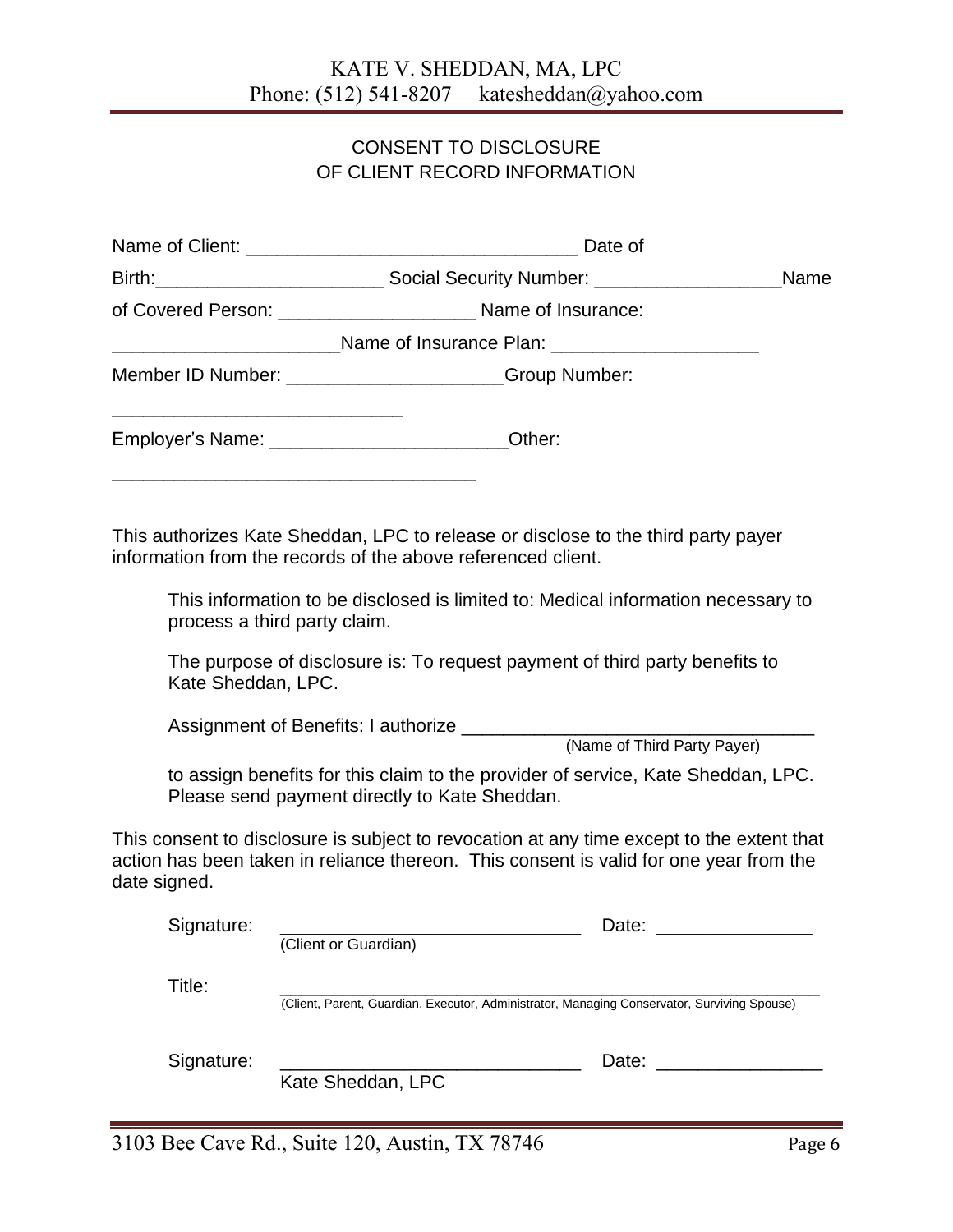### **Email / Texting Consent**

By signing below, I grant permission for KATE SHEDDAN to communicate with me by email or by cell phone text message. I understand that e-mails/texts are not a secure form of communication, are not encrypted and that confidentiality of any e-mailed/ texted information cannot be ensured. I also understand that any email and text communication between me and KATE SHEDDAN may become a part of my file.

I understand that it can take as long as three (2) working days for KATE SHEDDAN to respond to email or text messages, so urgent or sensitive information should be communicated in person or by phone call. (IN AN EMERGENCY, CALL 311 or 911 – DO NOT USE EMAIL OR TEXTING.)

I understand the risks involved with e-mail/text messaging and that KATE SHEDDAN cannot guarantee confidentiality of this form of communication.

I understand that I may revoke my Consent at any time by signing the Revocation of Consent at the bottom of this form. Check all that apply:

 $\Box$  KATE SHEDDAN may send email messages to

□ KATE SHEDDAN may send cell phone text messages to \_\_\_\_\_\_\_\_\_\_\_\_\_\_\_\_\_\_\_\_\_\_\_\_\_\_\_

\_\_\_\_\_\_\_\_\_\_\_\_\_\_\_\_\_\_\_\_\_\_\_\_\_\_\_\_\_\_\_ \_\_\_\_\_\_\_\_\_\_\_\_\_\_\_\_\_\_\_\_\_\_\_\_\_\_\_\_\_\_\_\_

### **Please let us know if your contact information changes.**

| Client Signature                                      | Printed Name                      | Date |
|-------------------------------------------------------|-----------------------------------|------|
| Parent / Guardian Signature (if client is a<br>minor) | Printed Name of Parent / Guardian | Date |

### **Revocation of Consent**

\_\_\_\_\_\_\_\_\_\_\_\_\_\_\_\_\_\_\_\_\_\_\_

By signing and dating below, I hereby revoke my consent for any email or text communication with KATE SHEDDAN

Printed Name Date

\_\_\_\_\_\_\_\_\_\_\_\_\_\_\_\_\_\_\_\_\_\_\_\_\_\_\_\_\_ \_\_\_\_\_\_\_\_\_\_\_\_\_\_\_\_\_\_\_\_\_\_\_\_\_\_\_\_\_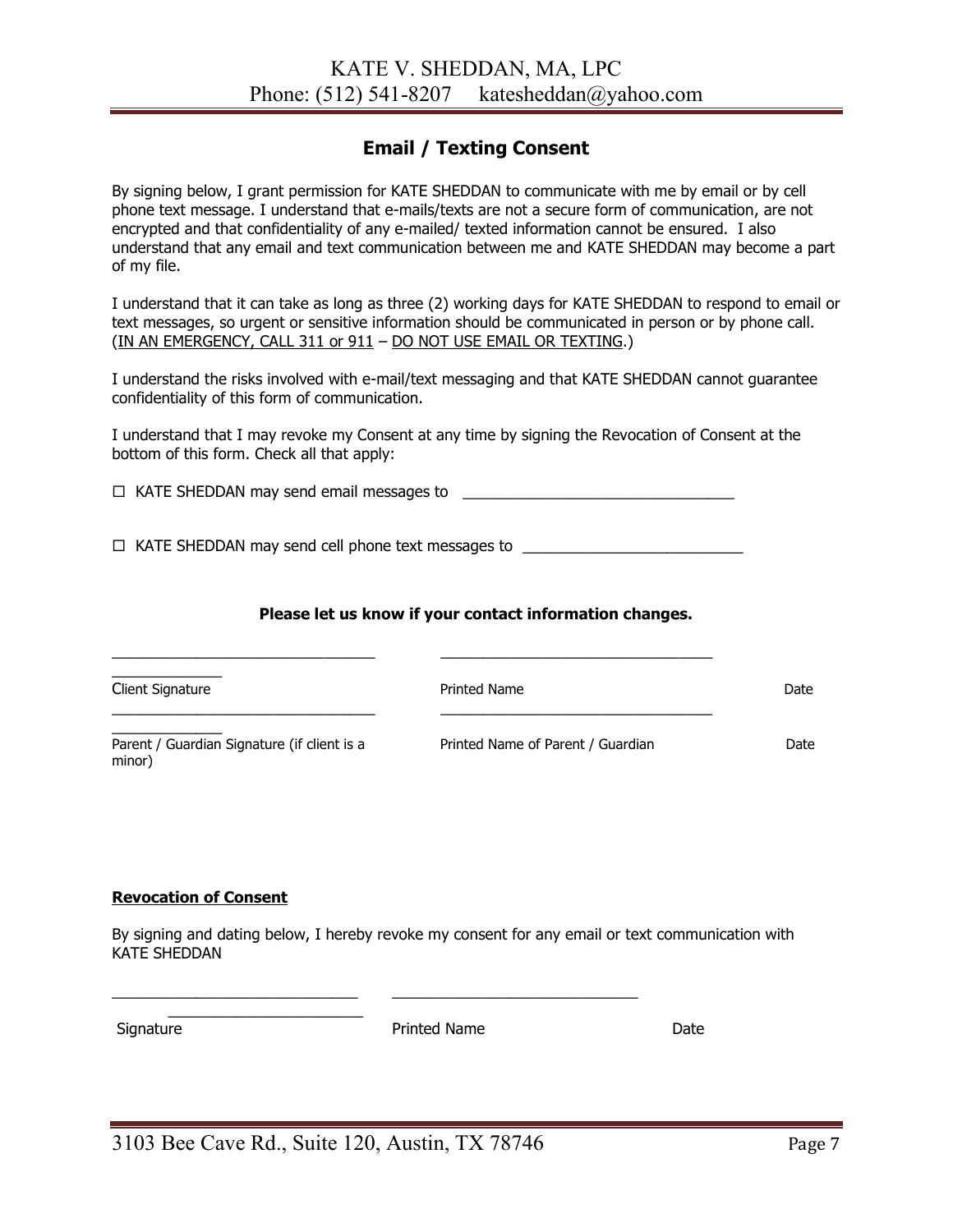### **Risks of Email and Text Communication**

Communication by e-mail or texting has a number of risks which include, but are not limited to, the following:

- E-mail can be circulated, forwarded and stored in paper and electronic files.
- Backup copies of e-mail may exist even after the sender or the recipient has deleted his/her copy.
- E-mail can be received by unintended recipients.
- E-mail can be intercepted, altered, forwarded or used without authorization or detection.
- E-mail senders can easily type in the wrong e-mail address.
- E-mail can be used to introduce viruses into computer systems.
- Email and text communication can be used as evidence in court.

### **HOW WE WILL USE E-MAIL AND TEXT COMMUNICATION**

- 1) We will limit e-mail and texting to clients who are adults 18 years or older, or minors with parental consent.
- 2) We will not use e-mail or text to communicate with you about personal health information.
- 3) All e-mails to or from you may be made a part of your record and may be viewed by other Jung Wellness Institute staff as a part of providing services to you.

We will not disclose your e-mails to others outside of Jung Wellness Institute/Anita Jung unless allowed or required by state or federal law. Please refer to our Notice of Privacy Practices for information on how your information may be used and your privacy rights.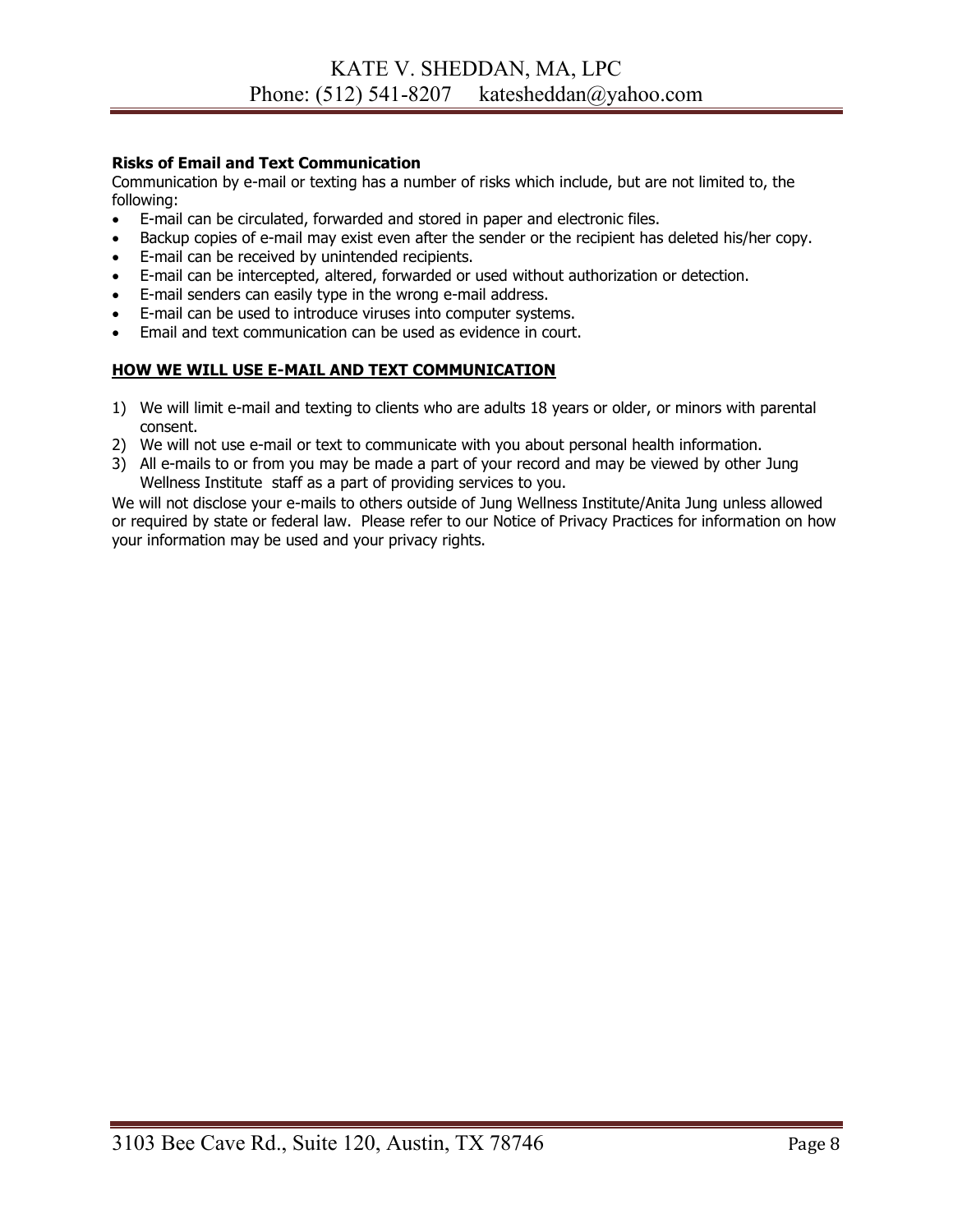# KATE V. SHEDDAN, MA, LPC<br>Phone: (512) 541-8207 katesheddan@ya katesheddan@yahoo.com

## **CLIENT INFORMATION**

| Client Name(s) (Please Print)<br>Marital Status                      |                                  |          |          |                    |                 |
|----------------------------------------------------------------------|----------------------------------|----------|----------|--------------------|-----------------|
| <b>Street Address</b><br>Phone #                                     | City/State                       | Zip Code |          | Home Phone #       | Cell            |
| Client's Employer<br>Business Phone #                                | Occupation (Indicate if Student) |          |          | How long employed? |                 |
| Employer's Address<br>License #                                      | City/State                       |          | Zip Code |                    | Client Driver's |
|                                                                      |                                  |          |          |                    |                 |
| In case of emergency, contact (name, relationship and phone number): |                                  |          |          |                    |                 |
|                                                                      |                                  |          |          |                    |                 |
|                                                                      |                                  |          |          |                    |                 |
|                                                                      |                                  |          |          |                    |                 |
| Primary Care Physician Phone #: Phone #:                             |                                  |          |          |                    |                 |
|                                                                      |                                  |          |          |                    |                 |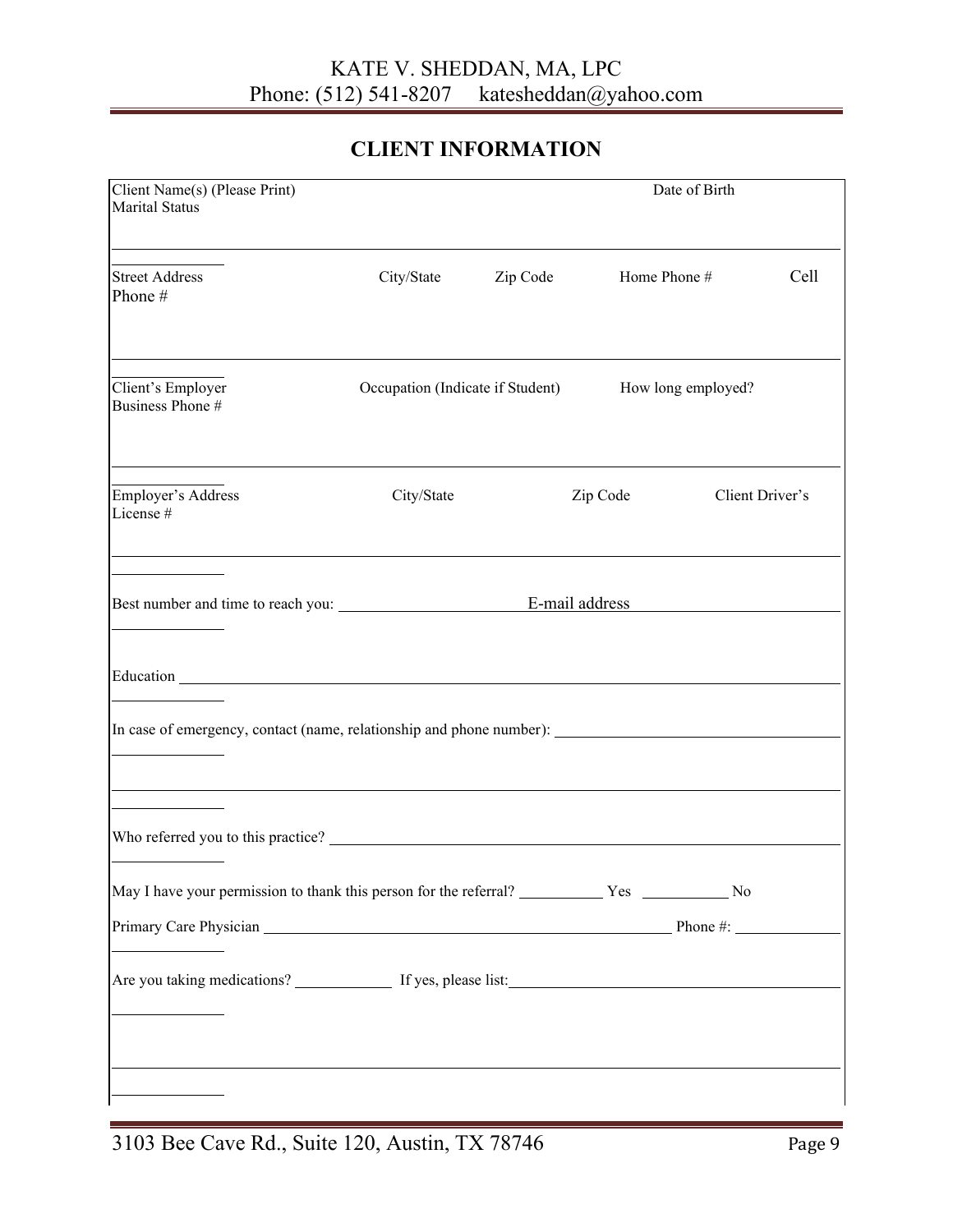#### KATE V. SHEDDAN, MA, LPC Phone: (512) 541-8207 katesheddan@yahoo.com

|                                  | Date of         |
|----------------------------------|-----------------|
| Occupation (Indicate if Student) | <b>Business</b> |
| City/State                       | Zip             |
|                                  |                 |

| Where                 |      | were     | you |     | born?   |
|-----------------------|------|----------|-----|-----|---------|
| Where                 |      | were     | you |     | raised? |
| Who                   |      | raised   |     |     | you?    |
| $\operatorname*{How}$ | many | siblings | do  | you | have?   |
|                       |      |          |     |     |         |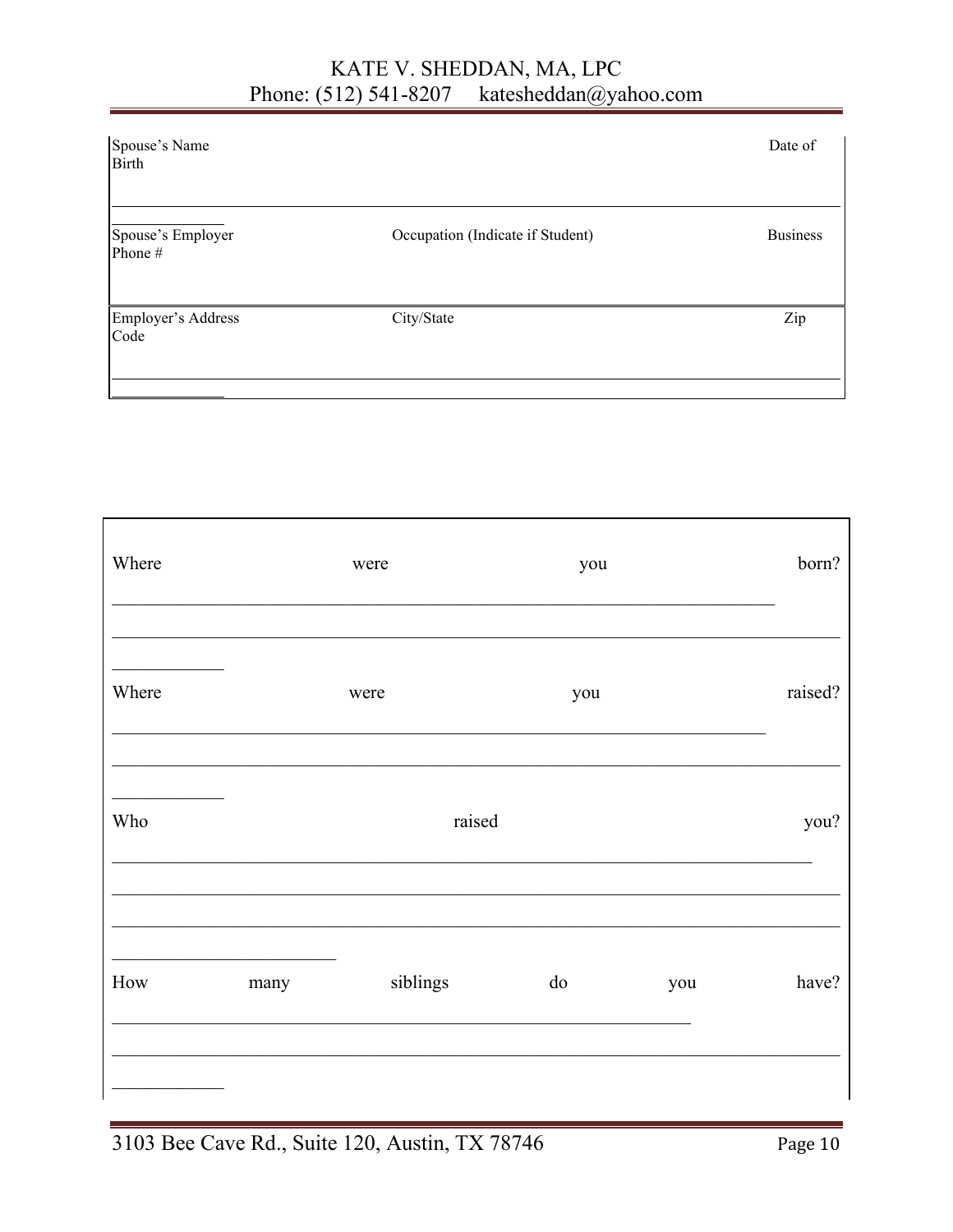# KATE V. SHEDDAN, MA, LPC<br>Phone: (512) 541-8207 katesheddan@ya katesheddan@yahoo.com

| therapist(s) you have seen in the last $3$ years and the approximate year(s) you saw them: $\frac{ }{ }$ |  |  |  |  |  |
|----------------------------------------------------------------------------------------------------------|--|--|--|--|--|
|                                                                                                          |  |  |  |  |  |
|                                                                                                          |  |  |  |  |  |
|                                                                                                          |  |  |  |  |  |
|                                                                                                          |  |  |  |  |  |
|                                                                                                          |  |  |  |  |  |
|                                                                                                          |  |  |  |  |  |
|                                                                                                          |  |  |  |  |  |
|                                                                                                          |  |  |  |  |  |
|                                                                                                          |  |  |  |  |  |
|                                                                                                          |  |  |  |  |  |
| What do you consider to be your greatest strengths (inner qualities, talents, or skills)?                |  |  |  |  |  |
|                                                                                                          |  |  |  |  |  |
|                                                                                                          |  |  |  |  |  |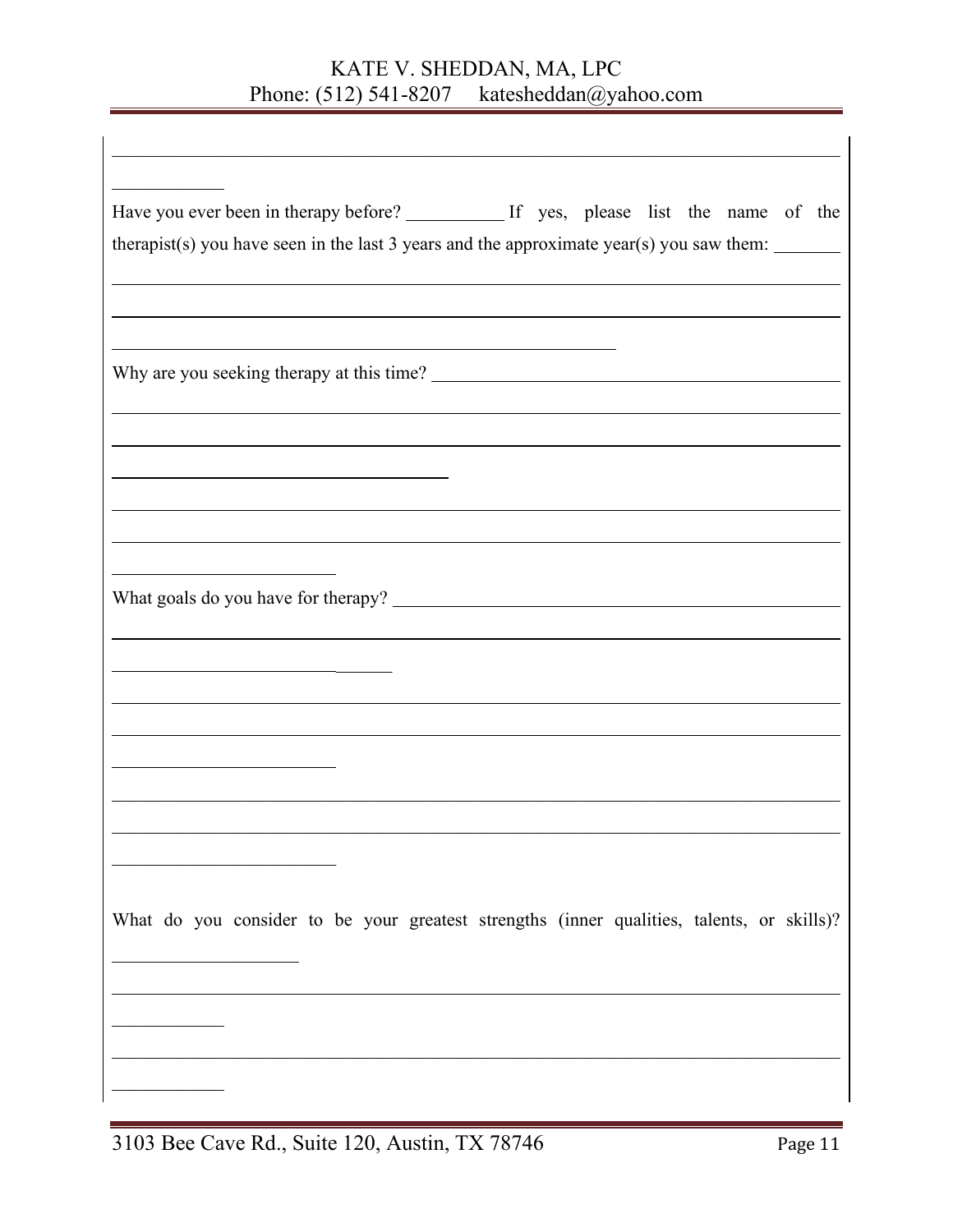#### KATE V. SHEDDAN, MA, LPC Phone: (512) 541-8207 katesheddan@yahoo.com

| system? |      |     |     |                                                                                                     | How many or who of your friends or family members do you consider to be part of your support |
|---------|------|-----|-----|-----------------------------------------------------------------------------------------------------|----------------------------------------------------------------------------------------------|
| In      | what | way | are | they                                                                                                | supportive?                                                                                  |
|         |      |     |     |                                                                                                     |                                                                                              |
|         |      |     |     |                                                                                                     |                                                                                              |
|         |      |     |     |                                                                                                     |                                                                                              |
|         |      |     |     | Please, list anything else that you think might be helpful for you to discuss at our first meeting? |                                                                                              |
|         |      |     |     |                                                                                                     |                                                                                              |

 $\overline{1}$